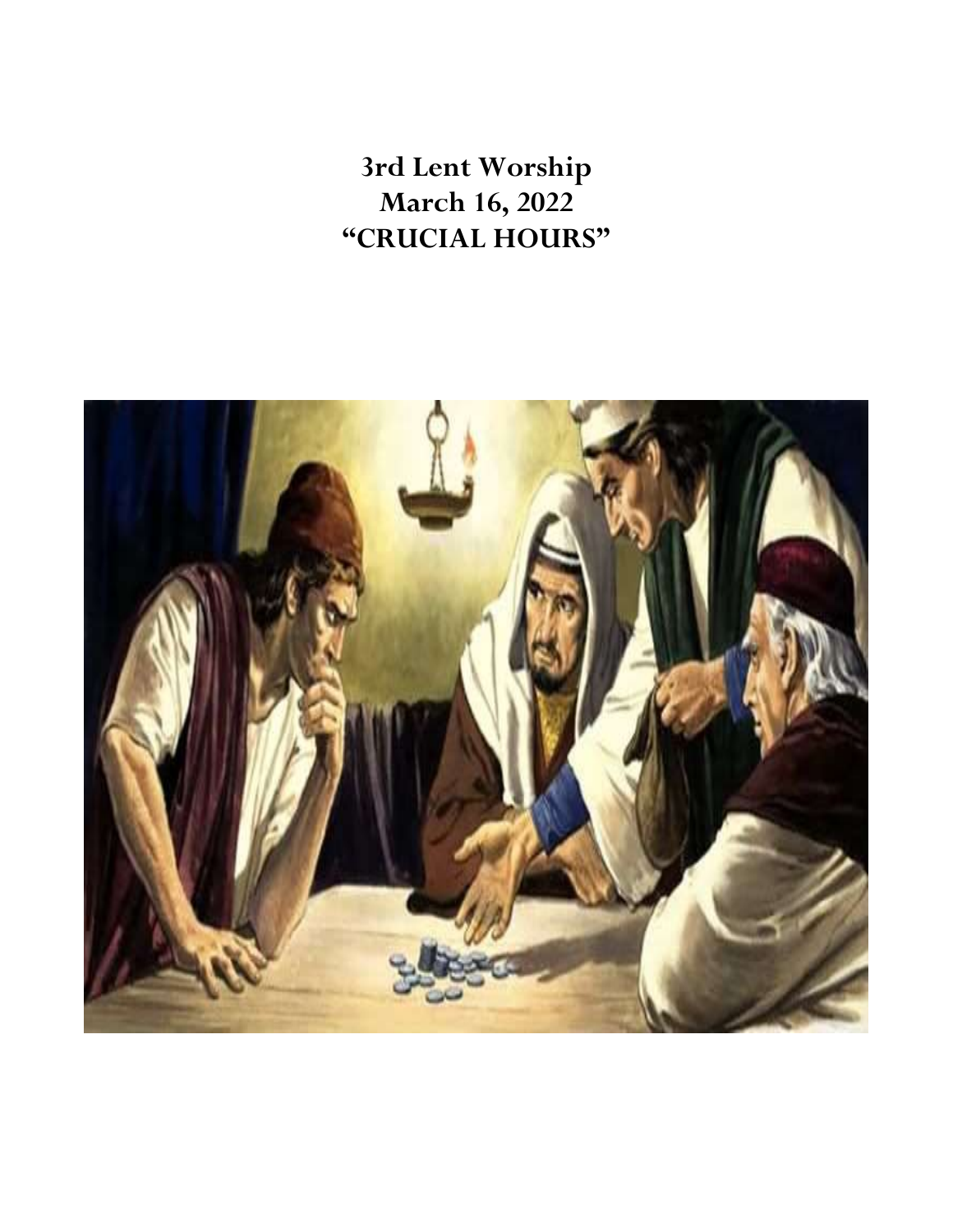**ZION EV. LUTHERAN CHURCH, MONROE, MI**

*(Wisconsin Evangelical Lutheran Synod)* **IN JESUS' NAME WE WELCOME YOU!**

# **CRUCIAL HOURS 3RD LENT WORSHIP, MARCH 16, 2022**

**REDEEMER** 

**OPENING HYMN:**  $CW 356$  **"You Are the Way; through You Alone"** 

You Are the Way; through You Alone 356 1 You are the way; through you lone Can a u  $\overline{2}$ You are the truth: your Word  $\mathbf{a}$ ż lone True 3 You are the life; the emp ty tomb Pro ÷. 4 You are the way, the truth. the life: Grant the ther find:  $\circ$ Christ. we Fa In has vou, ÷ dom  $\mathbf{I}$ wis Ξ can im part. You on  $\sim$ can  $in \overline{\phantom{a}}$ your claims con - qu'ring arm. And those who their put that way to. know. That truth to keep. that **HS** will God  $re$ vealed His heart and and mind. form the mind And pu ri fy the heart. trust Not death hell shall harm. in you nor life Whose joys flow. to. win e ter nal  $\sim$ 

Text: George W. Doane, 1799-1859, alt. Tune: DUNDEE (CM) The CL Psalms of David, Edinburgh, 1615.

- P: In the name of our God, to whom all hearts are open and from whom no secrets are hidden. Amen.
- **All: O Lord, hear my prayer, listen to my cry for mercy, and in your faithfulness, come to my relief. Do not bring your servant into judgment, for no one living is righteous before you. Answer me quickly, O Lord; my spirit fails. Do not hide your face from me, for I have put my trust in you. Show me the way I should go, for to you I lift up my soul. Teach me to do your will, for you are my God.**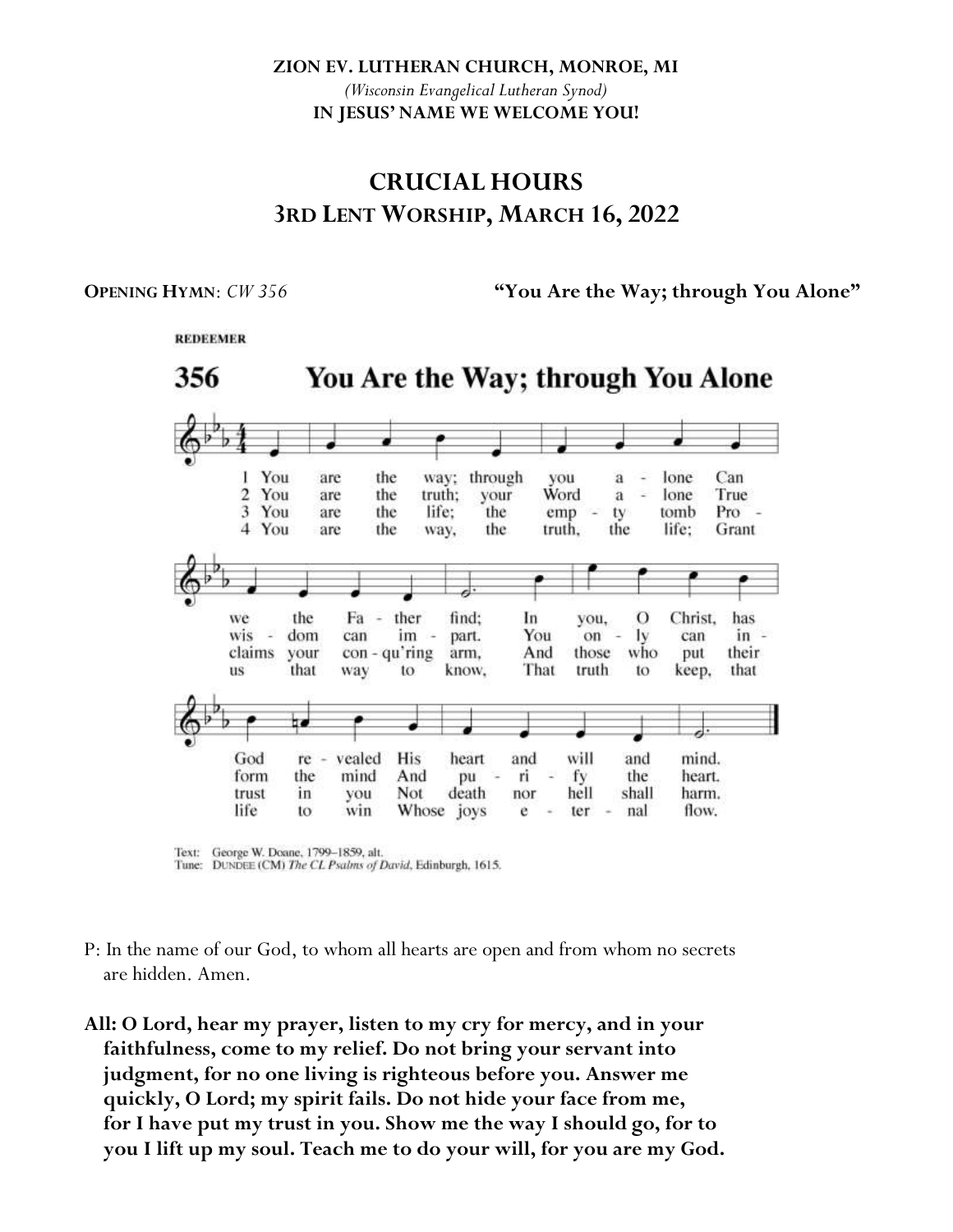**C: Almighty God, merciful Father, I am a repentant sinner. I confess that I have sinned against you in my thoughts, my words, and my actions. I have not loved you with my whole heart; I have not loved others as I should. I am distressed by the sins that trouble me and am deeply sorry for them.**

*Silence for private confession.*

P: Jesus says to his people: "If you forgive the sins of any, they are forgiven." His death paid for the guilt of your sins and the sins of the whole world. Do you believe this? **C: Yes, I believe.**

P: Because of this promise of our Savior Jesus, I forgive you all your sins. Be assured that you are a dear child of God and an heir of eternal life.

# **Prayer**

P: Lord God, we thank you for this day of grace now drawing to a close. Stay with us and warm our hearts with your forgiving love in Christ. May your Word keep our faith burning brightly, that we may walk in the light of your presence through the darkness of this world.

Come and bless us as we worship you: Father, Son, and Holy Spirit. **C: Amen.**



# **PSALM 19** pg. 70

The heavens declare the glory of God;\* the skies proclaim the work of his hands.

Their voice goes out into all the earth,\* their words to the ends of the world.

## *Refrain*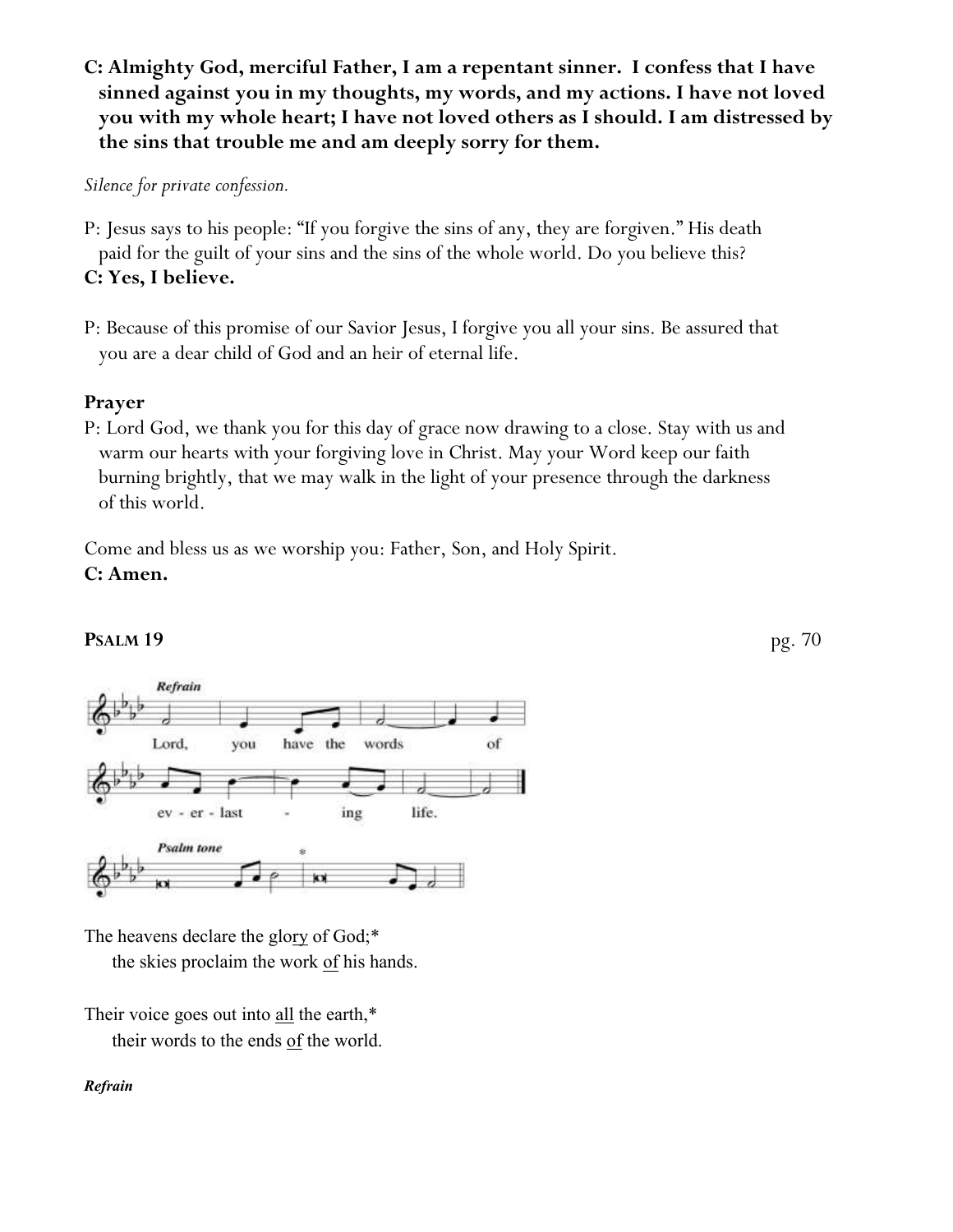

The law of the LORD is perfect,\* giving joy to the heart.

The commands of the LORD are radiant,\* giving light to the eyes.

They are more precious than gold;\* they are sweeter than honey.

By them is your servant taught;\* in keeping them there is great reward.

## *Refrain*

May the words of my mouth and the meditation  $of$  my heart\* be pleasing in your sight, O LORD, my Redeemer.

**Glory be to the Father and to the Son\* and to the Holy Spirit, as it was in the beginning,\* is now, and will be forever. Amen.**

## *Refrain*

Refrain Tune: Richard Proulx. © 1986 GIA Publications, Inc., Chicago, IL, www.giamusic.com. All rights reserved. Used by permission.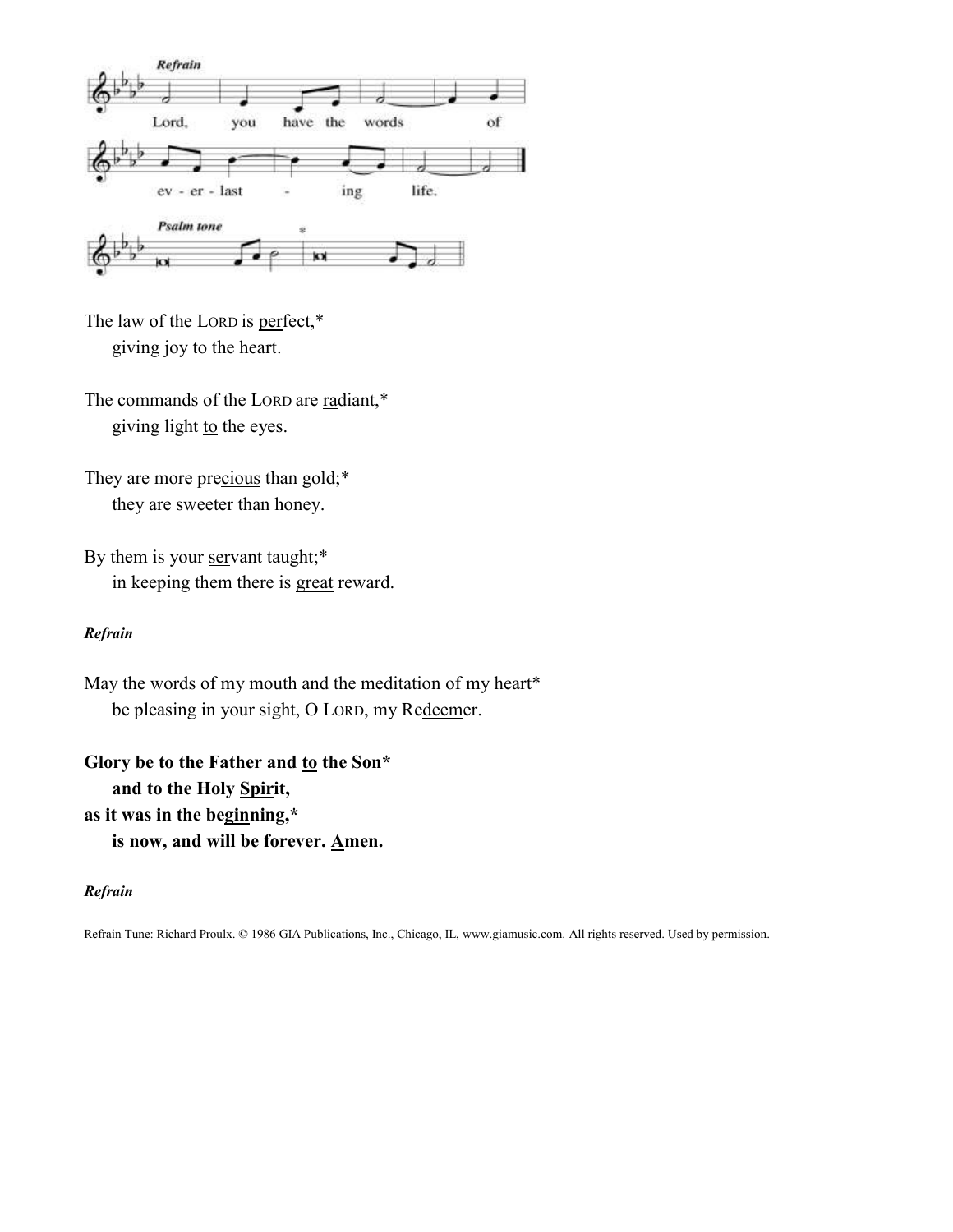# **PASSION HISTORY LESSON 3**

Pastor: While Jesus was still speaking, suddenly Judas (one of the Twelve) arrived. **Congregation: With him was a large crowd with lanterns, torches, swords, and clubs, who came from the chief priests and elders of the people. Judas was leading them.**

**Men: Jesus, knowing everything that was going to happen to him, went out and asked them, "Who are you looking for?"**

**C: "Jesus the Nazarene," they replied.**

P: "I am he," Jesus told them.

**Women: Judas, the betrayer, was standing with them. When Jesus told them, "I am he," they backed away and fell to the ground.**

P: Then Jesus asked them again, "Who are you looking for?" **C: "Jesus the Nazarene," they said.**

**Men: "I told you that I am he," Jesus replied. "So if you are looking for me, let these men go."** 

**Women: This was to fulfill the statement he had spoken: "I did not lose any of those you have given me."**

**C: Now the betrayer had given them a sign: "The one I kiss is the man. Arrest him." Immediately he went to Jesus and said, "Greetings, Rabbi!" and kissed him.**

P: Jesus said to him, "Judas, are you betraying the Son of Man with a kiss?" **Women: Then they advanced, took hold of Jesus, and arrested him. When those who were around him saw what was about to happen, they said to him, "Lord, should we strike with a sword?"** 

**Men: Then Simon Peter, who had a sword, drew it, struck the high priest's servant, and cut off his right ear. The servant's name was Malchus.** 

P: But Jesus responded, "Stop! No more of this! Put your sword back into its place, because all who take the sword will die by the sword. Do you not realize that I could call on my Father, and at once he would provide me with more than twelve legions<sup>1</sup> of angels? But then how would the Scriptures be fulfilled that say it must happen this way?" **Women: Then he touched the servant's ear and healed him.**

 $\overline{a}$ 

<sup>&</sup>lt;sup>1</sup> A Roman *legion* contained as many as six thousand soldiers.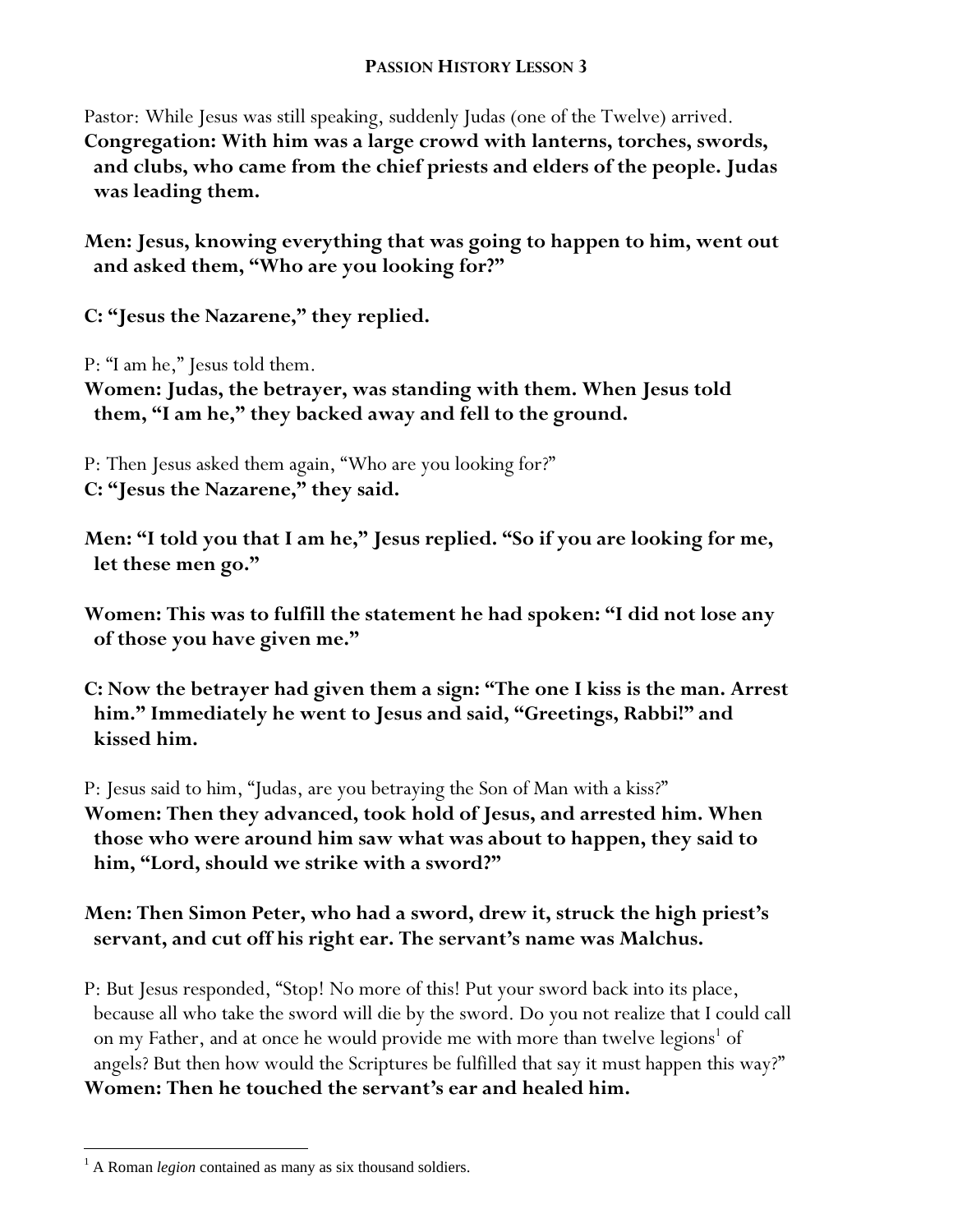**C: At that same time Jesus said to the crowd, "Have you come out to arrest me with swords and clubs as if I were a robber? Day after day I was sitting in the temple courts teaching, and you did not arrest me. But all this has happened so that the writings of the prophets would be fulfilled."**

**Women: Then all the disciples deserted him and fled.<sup>2</sup>**

- P: The company of soldiers, their commander, and the Jewish guards arrested Jesus and bound him. First they led him to Annas, because he was father-in-law to Caiaphas, who was the high priest that year. Now it was Caiaphas who had advised the Jews, "It is better that one man die for the people."
- **C: Simon Peter and another disciple kept following Jesus. That disciple was known to the high priest, so he went into the high priest's courtyard with Jesus.**
- **Men: But Peter stood outside by the door. So the other disciple, the one known to the high priest, went out and talked to the girl watching the door and brought Peter in.**
- **Women: The servants and guards were standing around a fire of coals that they had made because it was cold.**
- **Men: While they warmed themselves, Peter was standing with them, warming himself too.<sup>3</sup>**
- P: One of the servant girls of the high priest came there. When she saw Peter warming himself, she looked directly at him and said, "You were also with Jesus the Galilean." **C: But he denied it in front of everyone, saying, "I don't know what you are talking about. Woman, I do not know him."**
- **Women: When Peter went out to the entryway, someone else saw him and said to those who were there, "This is one of them. This fellow was with Jesus of Nazareth."**

**Men: Again Peter denied it with an oath and said, "I do not know the man."**

**C: After a little while those who stood by came and said to Peter, "Surely you are also one of them, because even your accent gives you away. You are a Galilean!"**

**Men: Then he began to curse and to swear, "I do not know this man you are talking about! I do not know the man!"**

 <sup>2</sup> Matthew 26:47-56; Mark 14:43-52; Luke 22:47-54; John 18:1-14

<sup>3</sup> John 18:12-18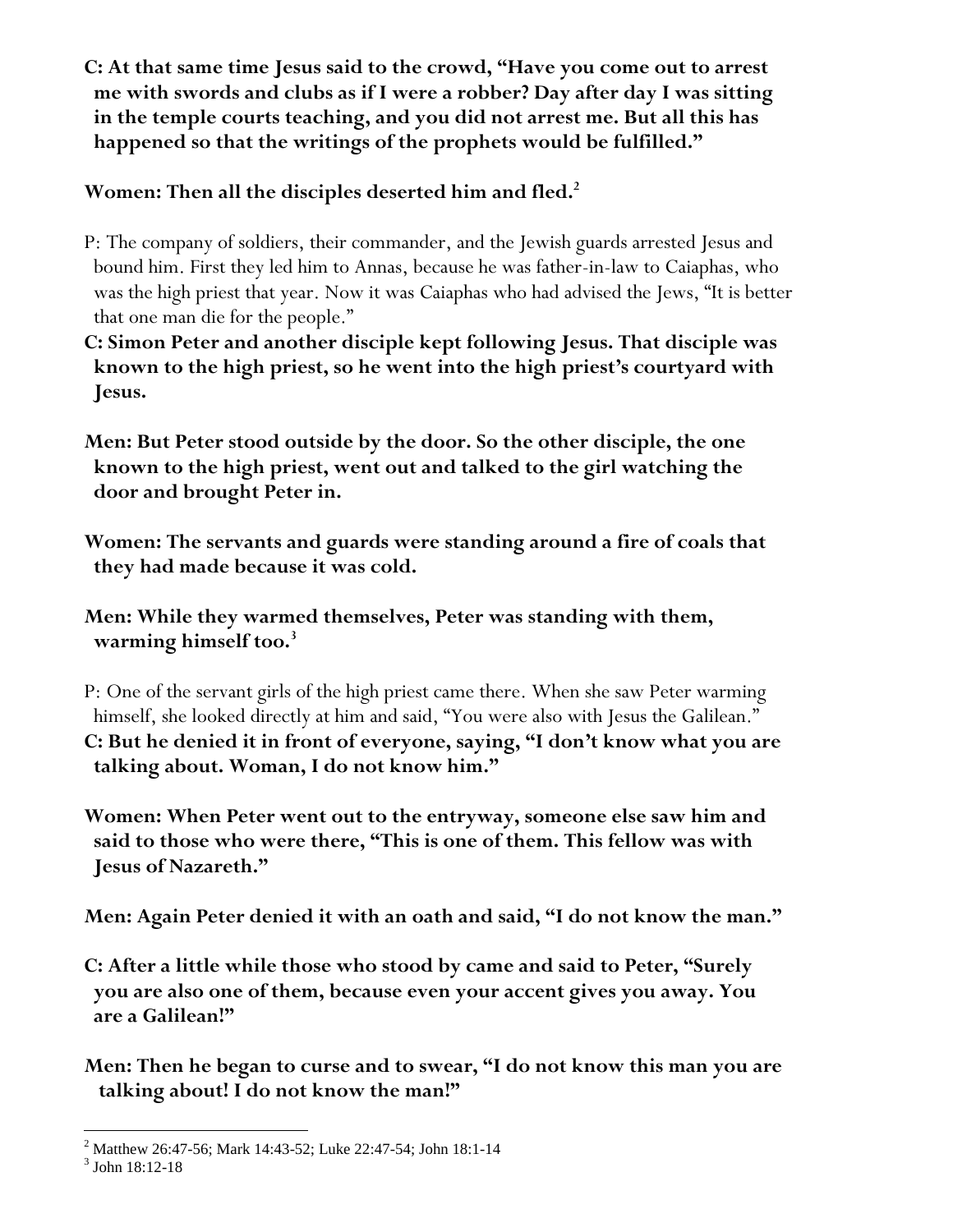- P: At that very moment, while he was still speaking, the rooster crowed. The Lord turned and looked at Peter. Then Peter remembered the Lord's word, how he had said to him, "Before the rooster crows today you will deny me three times." He went outside, broke down, and wept bitterly.<sup> $+$ </sup>
- **Women: The high priest questioned Jesus about his disciples and his teaching.**

**C: Jesus answered him, "I have spoken openly to the world. I always taught in a synagogue or at the temple, where all the Jews gather. I said nothing in secret. Why are you questioning me? Ask those who heard what I told them. Look, they know what I said."**

**Men: When he said this, one of the guards standing there hit Jesus in the face. "Is that how you answer the high priest?" he demanded.**

P: "If I said something wrong," Jesus answered, "testify about what was wrong. But if I was right, why did you hit me?"<sup>5</sup>

**C: The chief priests and the whole Sanhedrin were looking for false testimony against Jesus so that they could put him to death. They found none, even though many false witnesses came forward.** 

**Men: Finally two came forward and said, "This fellow said, 'I am able to destroy the temple of God and rebuild it in three days.'"** 

**Women: Yet even on this point, their testimony did not agree.**

**C: The high priest stood up and said to him, "Have you no answer? What is this that these men are testifying against you?"** 

P: But Jesus remained silent. Then the high priest said to him, "I place you under oath by the living God: Tell us if you are the Christ, the Son of God!"

**Men: Jesus said to him, "It is as you have said. But I tell you, soon you will see the Son of Man sitting at the right hand of power and coming on the clouds of heaven."**

P: Then the high priest tore his robes and said, "He has spoken blasphemy! Why do we need any more witnesses? See, you have just heard the blasphemy! What do you think?" **Women: They answered, "He is deserving of death!"** 

**C: Then some began to spit on him. They covered his face, struck him with their fists, and said, "Prophesy to us, Christ! Who hit you?"**

 <sup>4</sup> Matthew 26:69-75; Mark 14:66-72; Luke 22:54-62; John 18:15-18, 25-27

<sup>5</sup> John 18:19-23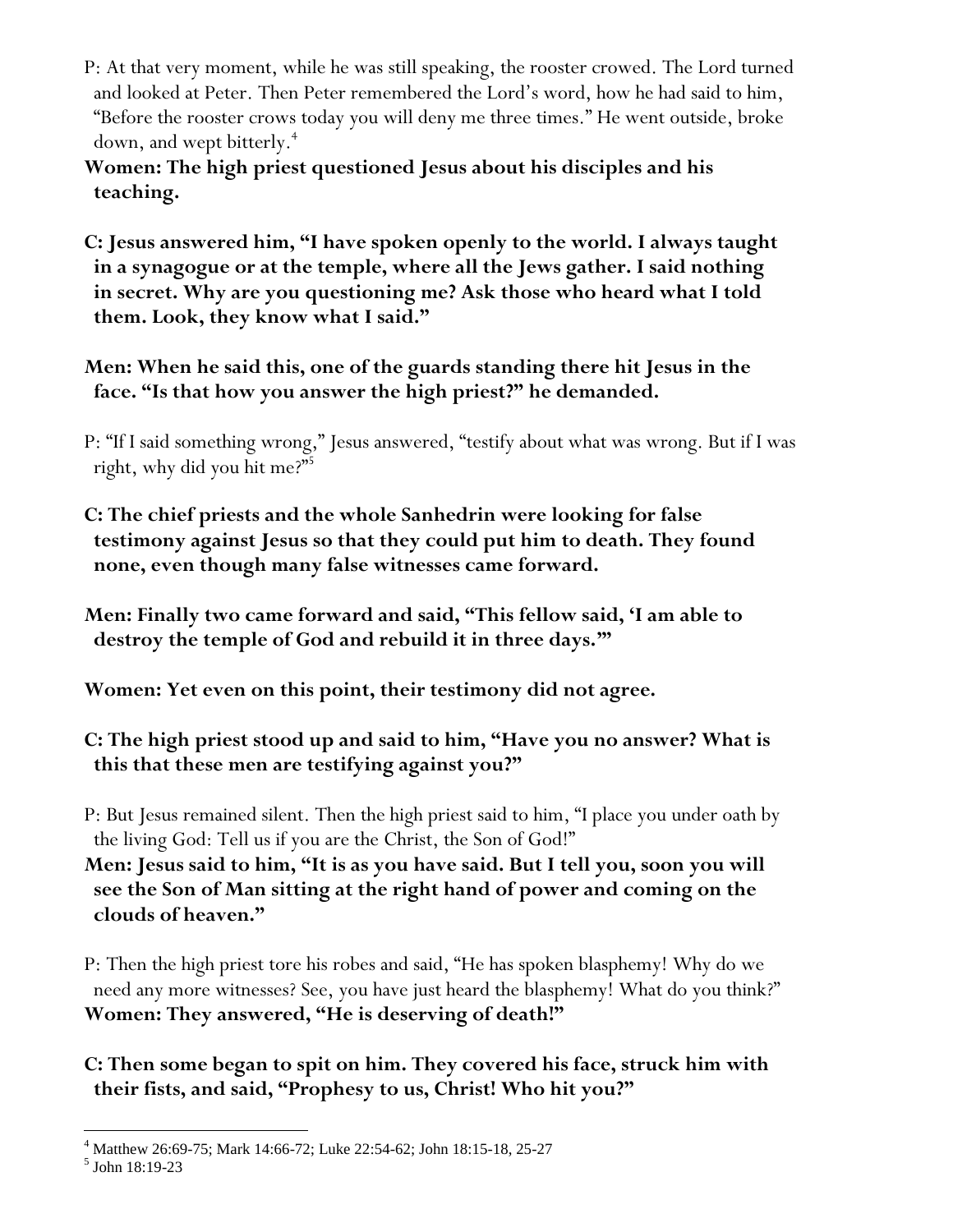P: The guards also took him and beat him. And they went on saying many other blasphemous things against him.<sup>6</sup>

## **SERMON HYMN:**  $CW 112$  **There Is a Fountain Filled with Blood"**



Text: William Cowper, 1731-1800, abr., alt.<br>Tune: COWPER (CM) Lowell Mason, 1792-1872.

 $\overline{a}$ 

# **SERMON TEXT:** Matthew 27:3 & 4

<sup>3</sup> Then when Judas, who had betrayed him, saw that Jesus was condemned, he felt remorse. He brought back the thirty pieces of silver to the chief priests and elders<sup>4</sup> and said, "I have sinned by betraying innocent blood." But they said, "What is that to us? That's your problem." (EHV)

# **WHAT TO REMEMBER WHEN YOU ARE SEIZED WITH REMORSE**

<sup>&</sup>lt;sup>6</sup> Matthew 26:59-68; Mark 14:53-65; Luke 22:65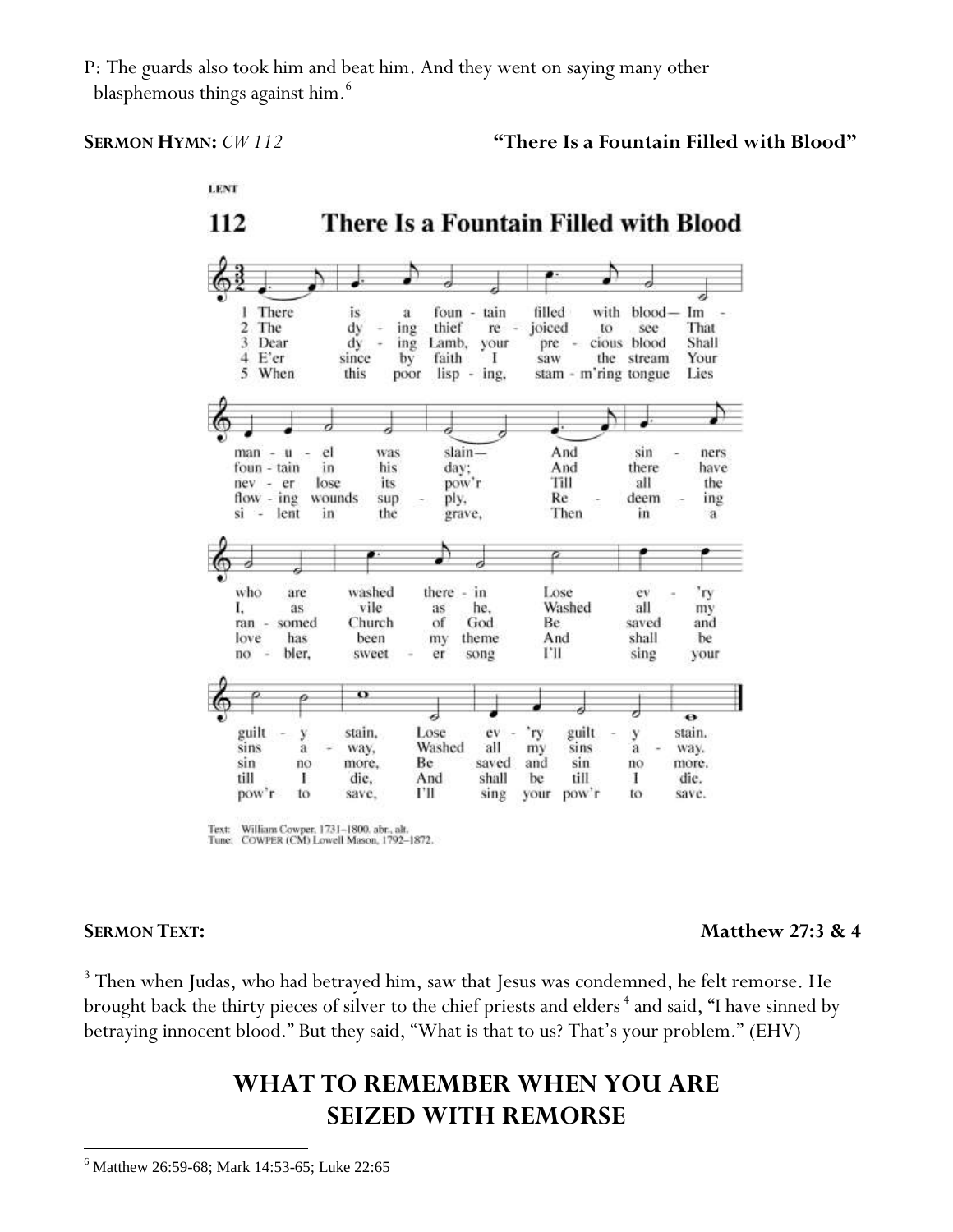### **DISTRIBUTION OF LORD'S SUPPER**

# **DISTRIBUTION HYMNS:** *CW 117* **"O Dearest Jesus"** *CW 311* **"Soul, Adorn Yourself with Gladness"**

**LENT** 

117 **O** Dearest Jesus L  $\Omega$ Je sus. what law have you dear - est bro - ken  $\overline{2}$ They crown your head with thorns, they smite, they scourge you: 3 Whence come these sor - rows, whence this mor - tal  $an - guish?$ 4 What pun - ish - ment so strange is suf - fered yon - der! 5 The sin - less Son of God must die in sad - ness; That such sharp should on be  $spo - ken?$ sen - tence you With cru - el urge you;  $mock -ings$ to the cross they It is my sins for which you, Lord, must lan - guish; The Shep-herd dies sheep that loved for  $\frac{1}{2}$ wan - der; The  $sin - ful$ child of glad - ness: man may live in Of what great crime have to make con vou They give you gall to drink, they still de ÷. Yes. all the wrath. the woe that you in š The Mas - ter pays the debt his ser vants We for - feit ed our lives. yet  $ac$ are d fes What siondark trans gres sion? They ci you; cru fy cry × ç you. This her it. Ι do mer it. Who him. owe him. would not know quit ted-God is com mit ted.  $\sim$ 6 I'll think upon your mercy without ceasing, That earth's vain joys to me no more be pleasing; To do your will shall be my sole endeavor

> 7 And when, dear Lord, before your throne in heaven To me the crown of joy at last is given,

Henceforth forever.

Where sweetest hymns your saints forever raise you, I too shall praise you.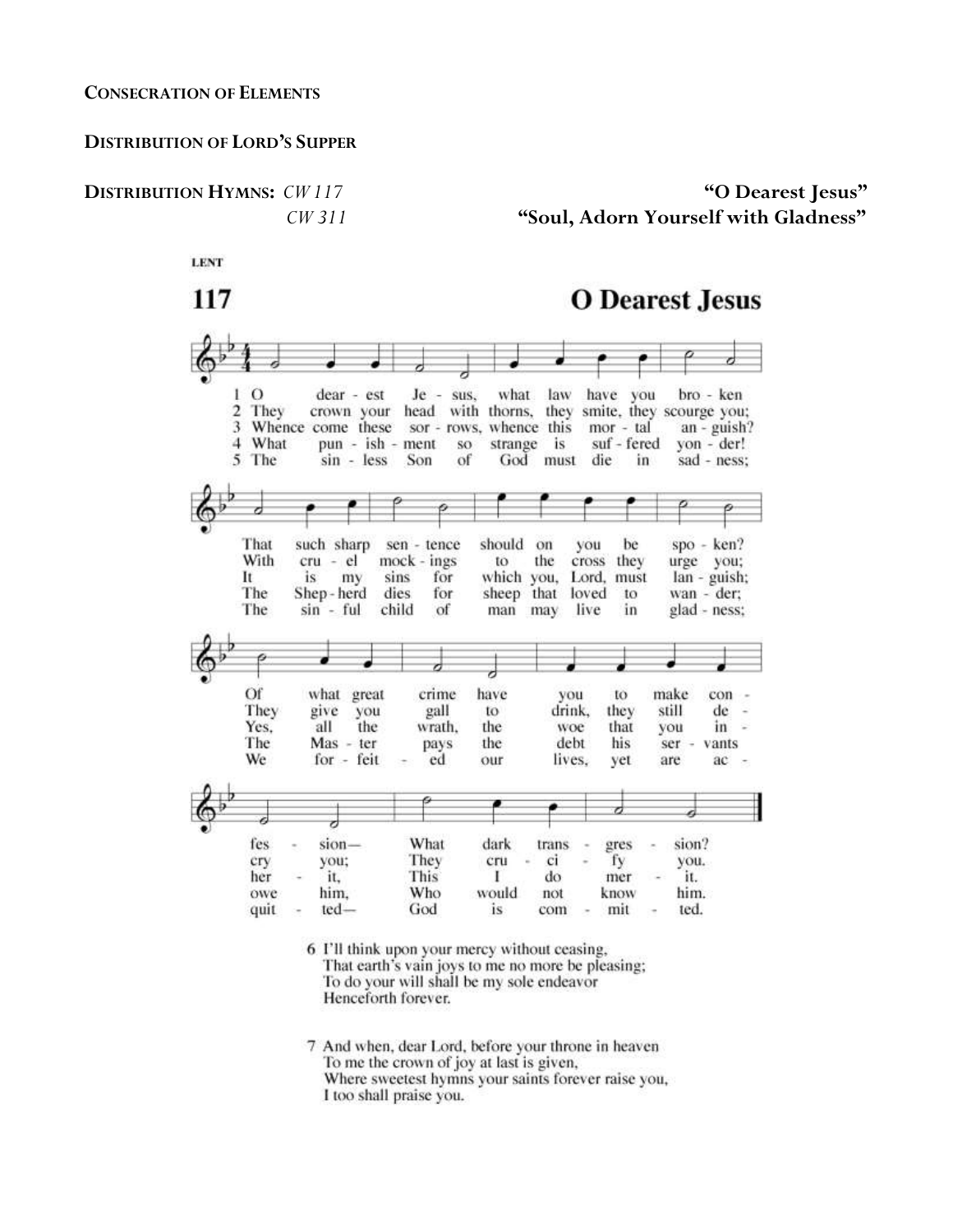**HOLY COMMUNION** 

**Soul, Adorn Yourself with Gladness** 311 a - dorn your - self with glad - ness; Leave be hind all Soul,  $\overline{2}$  $Has - ten$ as a bride to meet him. And with  $lov - ing$ 3 He who craves a pre-cious trea-sure Nei - ther cost nor kneel be - fore you low - ly,<br>rea - son, though it pon - ders  $\mathbf{I}$ Filled with 4 Now joy most 5 Hu - man pon - ders, Can - not fath - om gloom and sad - ness. Come  $in - to$ the day-light's splen-dor; with words of rev - 'rence greet him, For life im - mor - tal the price - less gifts of heav - en<br>with trem - bling awe and won - der mea - sure, But pain will  $ho - ly$ , deep and  $As$ That Christ's bod - y must be bound-less these great won - ders, There Un with joy vour  $prais - es$ ren der to at your<br>free - ly<br>work I  $knock - ing$  $\begin{array}{cc}\n\text{por} & - \\
\text{giv} & -\n\end{array}$ He  $\Omega$ is. tal. pen Though God to **us** has en. the pon - der, On your  $might - y$ How by feeds are count - less. Since the souls  $\mathbf{u}$ And that him whose grace un - bound - ed Has this won - drous the gates be - fore him, you Sav wide ing, as. earth were prof - fered, Naught the wealth of would buy  $\begin{array}{ccc} \text{sur - round} & -\text{ ed,} \\ \text{is} & \text{giv} & -\text{ing} \end{array}$  $mys =$  $ter - y$ Depths that no one his blood With the wine he is we d sup - per found - ed. Though he reigns  $a$ bove most there  $a -$  dore him: Grant. Lord, that T. now  $re$ gifts here of - fered: Christ's  $b$ od for true you y, ev - er sound - ed. None may dare to pierce un  $re - ceiv - ing$ . These great mys - ter - ies are  $un$ d dwell with you ho Deigns  $low - ly.$ ly, most to you, ceive That 1 nev - er - more will leave you. his riv en. And blood, for you once  $giv$ en. that with you bid den  $Se$ crets are hid - den. ex - pound - ed. sound - ed Are by God a - Ione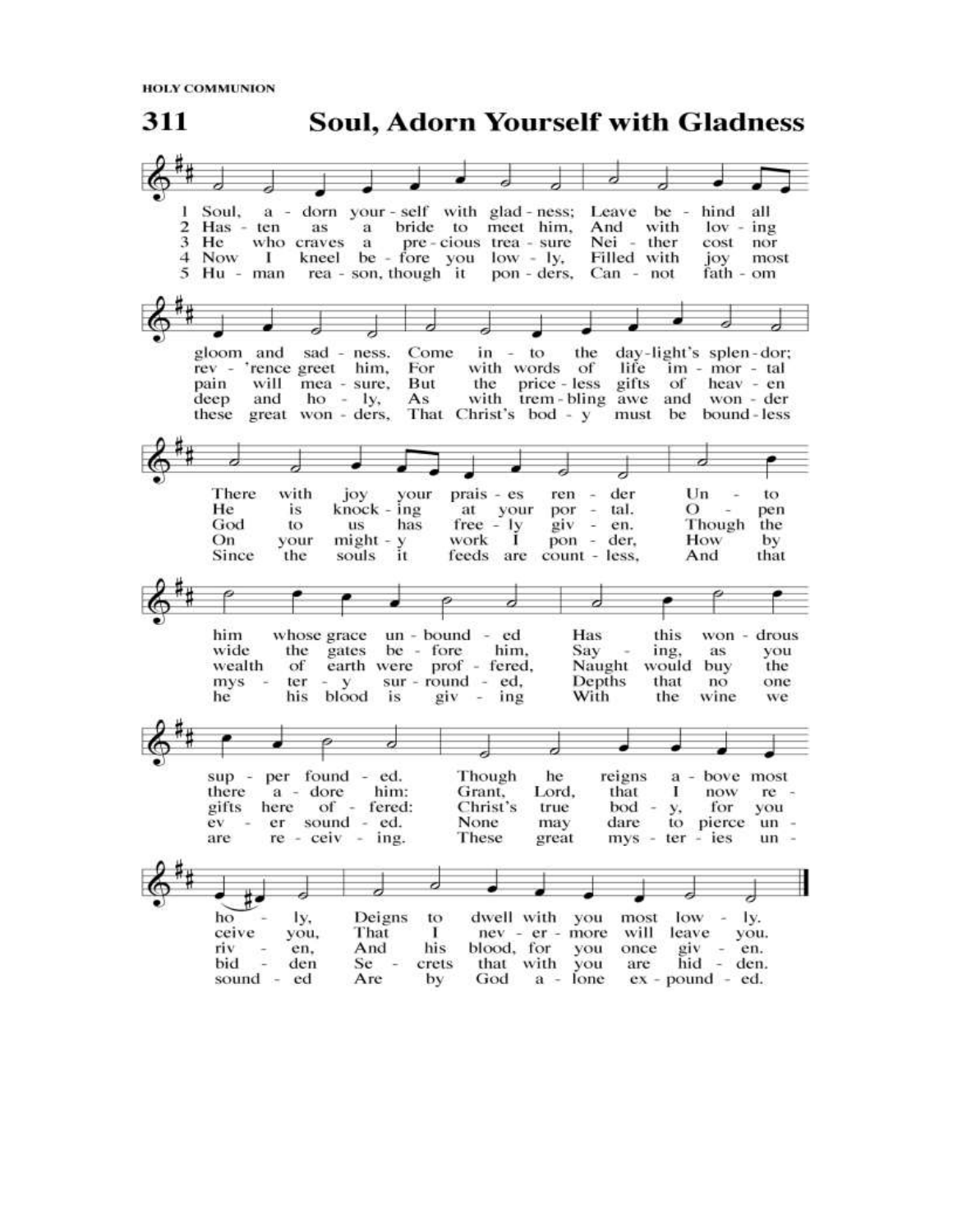6 Lord, by love and mercy driven, 7 Jesus, Sun of life, my Splendor, You have left your throne in heaven Jesus, Friend of friends most tender, On the cross for me to languish Jesus, Joy of me desiring, And to die in bitter anguish, Fount of life, my soul inspiring— At your feet I cry, my Maker: To forgo all joy and gladness Let me be a fit partaker And to shed your blood in sadness. By this blood redeemed and living, Of this blessed food from heaven Lord, I praise you with thanksgiving. For our good, your glory, given.

> 8 Jesus, Lord of life, I pray you, Let me gladly here obey you. By your love I am invited; Be your love with love requited. By this supper let me measure, Lord, how vast and deep love's treasure. Through the gift of grace you give me As your guest in heav'n receive me.

P:We give thanks, almighty God, that you have refreshed us with this holy supper. We pray that through it you will strengthen our faith in you and increase our love for one another. We ask this in the name of Jesus Christ, our Lord, who lives and reigns with you and the Holy Spirit, one God, now and forever.



P:The Lord bless you and keep you.

The Lord make his face shine on you and be gracious to you.

The Lord look on you with favor and  $(\mathbf{\hat{v}})$  give you peace.

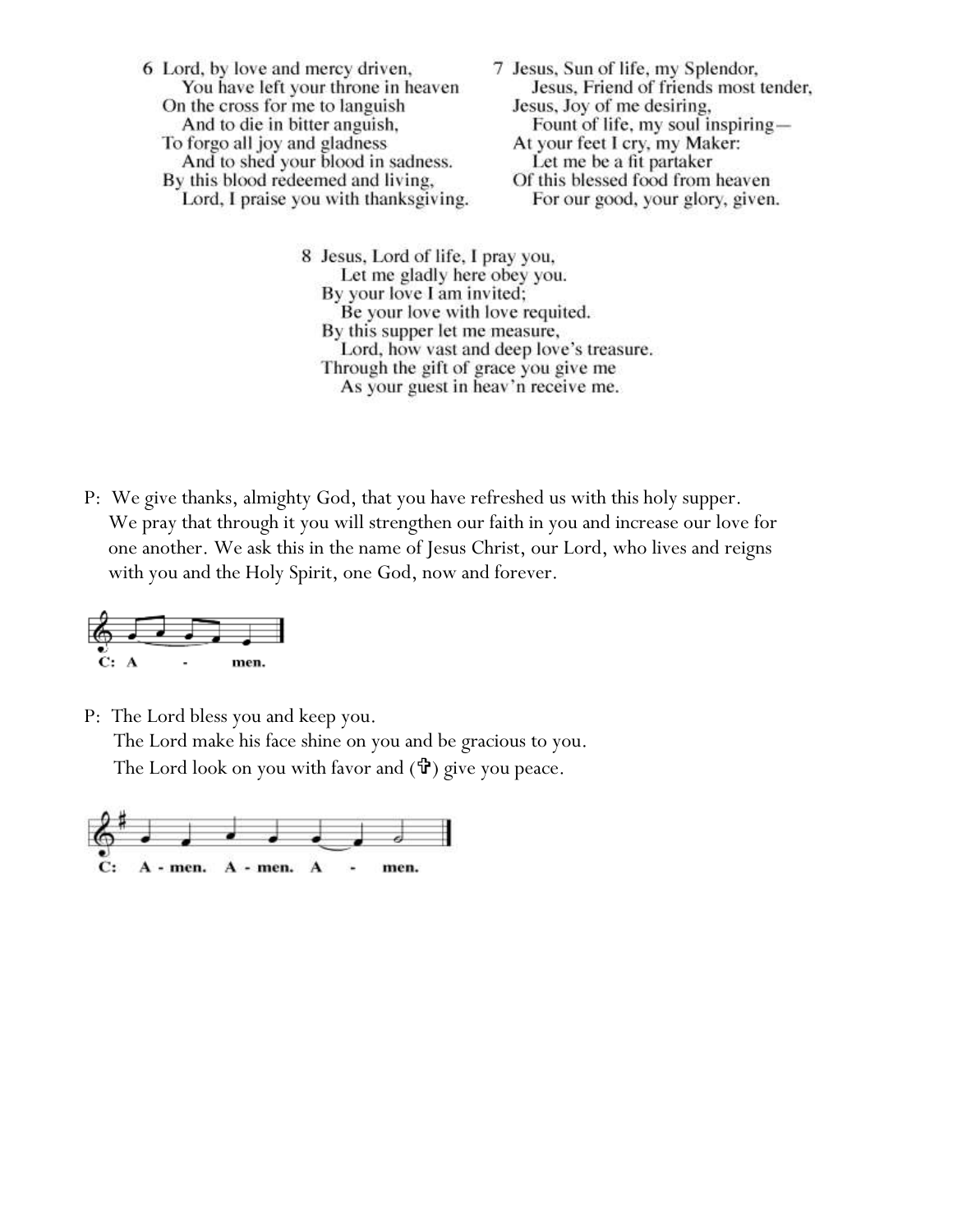**EVENING** 

All Praise to Thee, My God, This Night 592



Text: Thomas Ken, 1637-1711, abr., alt.<br>Tune: EVENING HYMN (LM D) Charles F. Gounod, 1818-93, adapt.

Officiants: Accompanist: Ross Ernest Liturgist: Pastor Greg Sitzman Preacher: Pastor Peter Hagen Resurrection Lutheran Church, Maumee, Ohio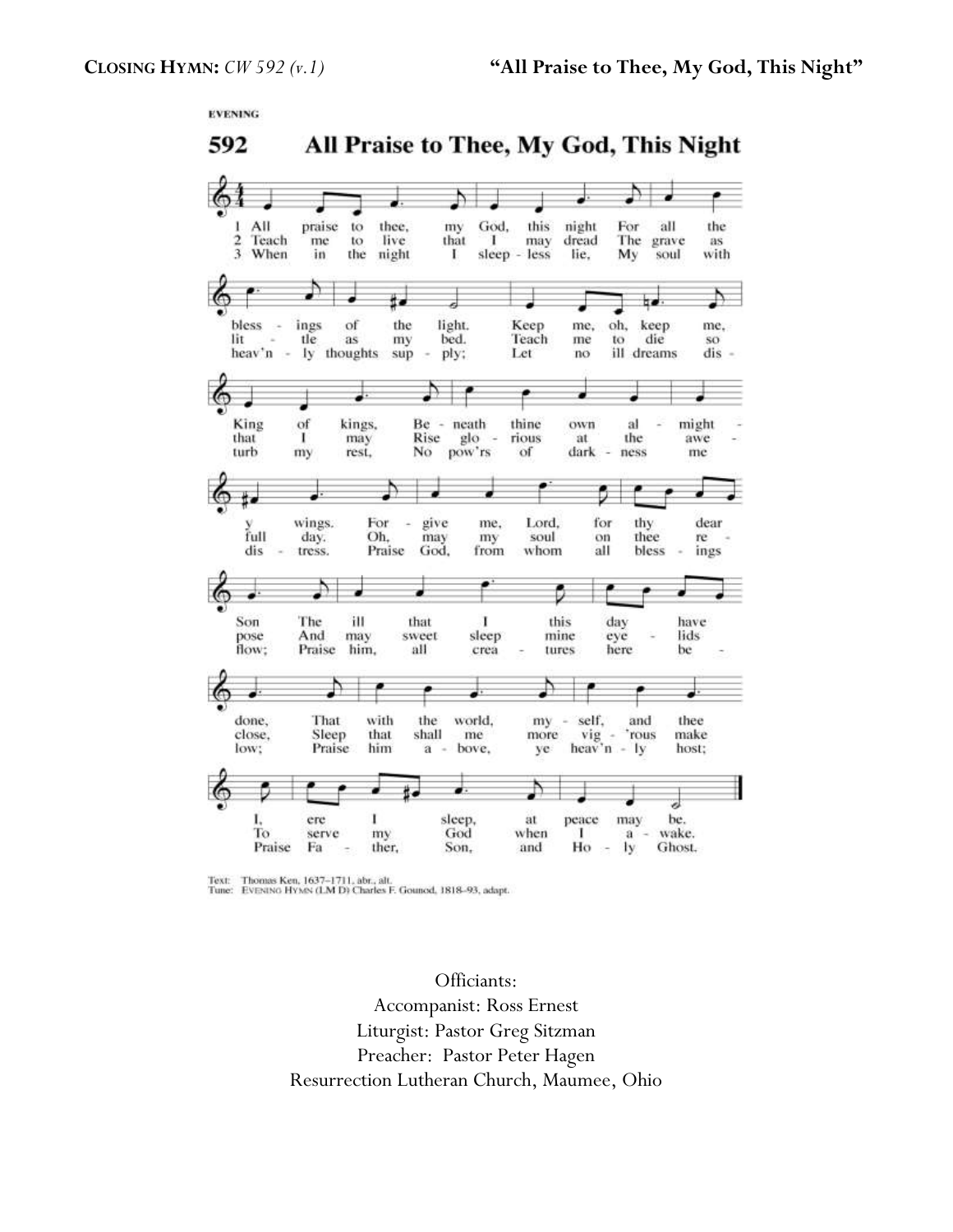# **ZION EVANGELICAL LUTHERAN CHURCH Pastor Ross Ulrich: 734-240-3888; [rwulrich@zionmonroe.org](mailto:rwulrich@zionmonroe.org) Pastor Greg Sitzman: 734-309-7877; [gsitzman@zionmonroe.org](mailto:gsitzman@zionmonroe.org) Principal: Bryan Schneck: 907-331-7761; [bschneck@zionmonroe.org](mailto:bschneck@zionmonroe.org)**

**EASTER LILIES:** We would like to decorate our church again this year for Easter with lily plants in memory of or for blessings received from members of Zion. Suggested donation is \$11.00 per plant. The plants will be in church on Easter Sunday. **The deadline is Sunday, March 20.**  Donation envelopes are in the west foyer. Place your donation inside the envelope and put it in the office. Thank you in advance for decorating our church for Easter and remembering our loved ones and blessings received.

# **Stewardship Update:**

Dear Members of Zion,

Did you know you can give your offering to the church through your phone or tablet? It's pretty easy! The company is Vanco and we have been using their service for about two years. In fact, we have many members who make their offering through this method. Simply search for the **Vanco Mobile** App in the Google Play or Apple Store. Once installed, you will be able to search for "Zion Evangelical Lutheran Church and School" and you will only get ONE result. But be sure to search for the entire name, Zion Evangelical Lutheran Church and School. From there, either sign in or set up an account! It's pretty simple and you can donate one time or set up recurring donations. Currently, the options are General Fund and Missions.

This is a fast and easy way to donate. Please reach out to Rob Krueger, Stewardship Chairman if you have any questions at [robertgkrueger@gmail.com](mailto:robertgkrueger@gmail.com) or 734-770-1149.

Attention GivePlus+ users: You may have noticed that Vanco has updated their app! The app is now **Vanco Mobile**. Your account information should still work. This transition took place on February 1, 2022.

Thank you from the Board of Stewardship

**KILLARNEY BOOSTER PASSES:** Starting in February, Sherry Fuerstenberg will be selling Camp Killarney passes for this season. An annual pass is \$40 and the lifetime pass is \$400. She will be available before and after each service. Killarney camp is a fun place to visit for a day at the beach or for a weekend camping getaway. It is not far away and has many fun activities to do for the whole family**.** 

**CHURCH SERVICES: Please call Zion (734) 242-1378 to register for church services**. At the present time, we are publishing our entire service in the bulletin. In order to be wise stewards of our resources, it will help us to know in advance if we are to print 100 bulletins per week or 150 bulletins per week. Never let not registering for a worship service keep you from attending that worship service. We always print a few extra bulletins. **But please if you can, call and register. Thank you.**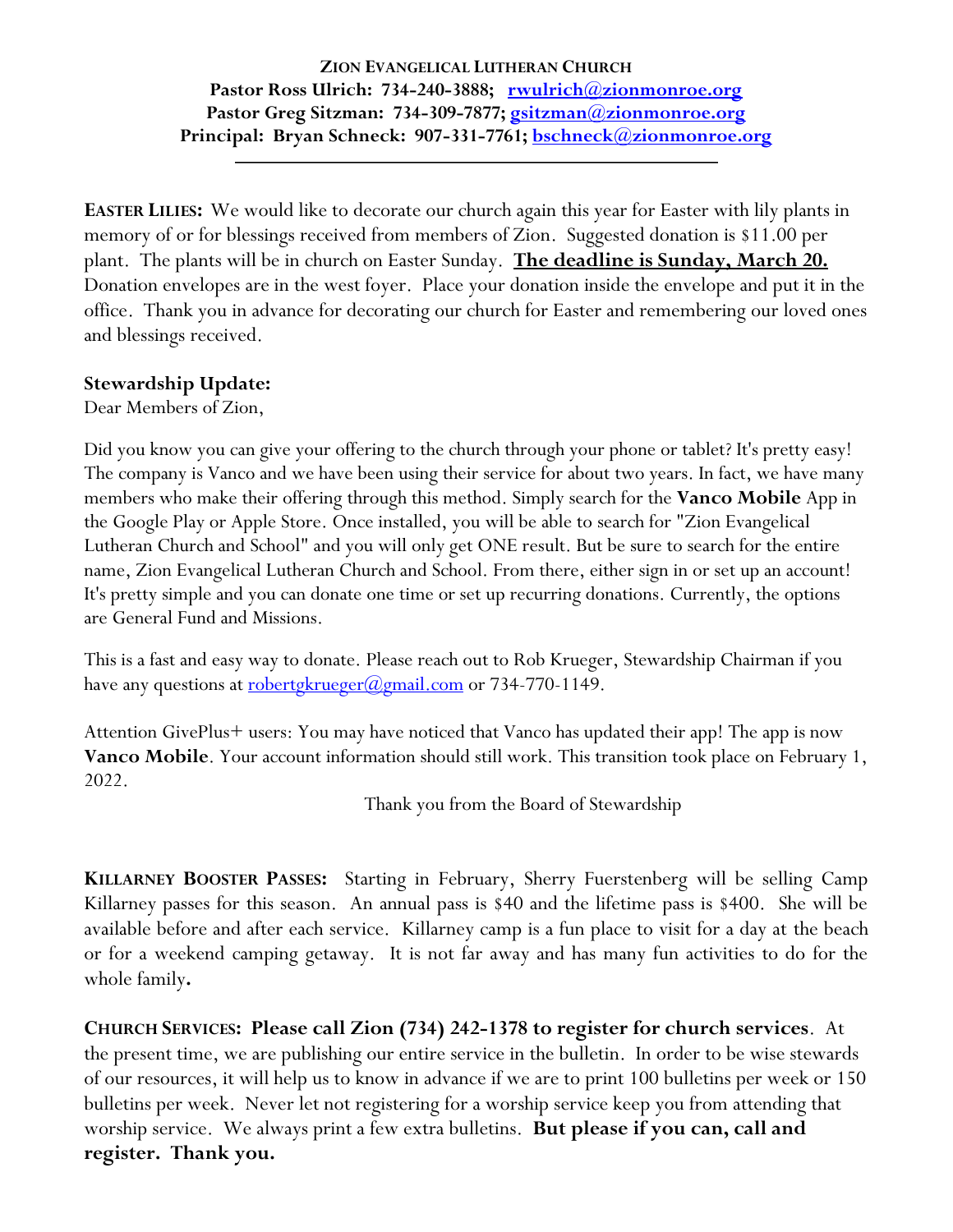# **CHURCH SERVICE LIVE STREAMING VOLUNTEERS**

Zion is looking for volunteers to help live stream church services. Once trained, volunteers will be scheduled for services based on their availability, similar to the usher schedule. All members 13 years old and older are welcome to volunteer. This is a great opportunity for youth to serve. Contact Steve Sordahl  $(s$ *jsordahl* $(a)$ *gmail.com*) or the office for more information.

**ALTAR GUILD FOR 2022** —There is a sign-up sheet in the west foyer for Altar Guild volunteers for 2022. We really do appreciate all the help we get through the year with this service of love. If you haven't ever done Altar Guild, please consider helping out. If you have any questions, please feel free to contact the office.

# **SPRING IS COMING WHICH MEANS ZION RUMMAGE SALE IS COMING:**

Mark your calendars for Friday, June 3 and Saturday, June 4. We are happy to take gently used items for the sale but please hold onto them until the Middle of May. Zion School needs to use the gym for school activities and we don't have a lot of room to store items. Thank you in advance for your support.

# **COMING UP AT ZION ….**

| Sunday    | $8:15$ a.m. & 10:45 a.m. Worship (IC)                          |  |  |  |
|-----------|----------------------------------------------------------------|--|--|--|
|           | 9:30 a.m. Sunday School and Youth Group, and Adult Bible Class |  |  |  |
|           | 3:00 p.m. Mother/Son Archery                                   |  |  |  |
|           | 4:00-6:00 P.M. - BIC #2                                        |  |  |  |
| Wednesday | 7:00 p.m. 4th Lenten Worship Service                           |  |  |  |
| Friday    | $4:30-7:00$ p.m. Fish Fry                                      |  |  |  |
|           | Next Sunday 8:15 a.m. & 10:45 a.m. Worship                     |  |  |  |
|           | 9:30 a.m. Adult Bible Class, Sunday School, and Youth Group    |  |  |  |
|           | 2:00-4:00 p.m. Mother/Daughter Spring Tea                      |  |  |  |
|           | 4:00-6:00 P.M. - BIC #3                                        |  |  |  |

|               | Mar. 2 & 6         | Mar. 9 & 13       | Mar. 16 & 20       | Mar. 23 & 27       | Mar. 30 & Apr. 3           |
|---------------|--------------------|-------------------|--------------------|--------------------|----------------------------|
| <b>ALTAR</b>  |                    | Liz Seibert       | & Kathy Wozniak    |                    |                            |
| <b>GUILD</b>  |                    |                   |                    |                    |                            |
| <b>USHERS</b> | <b>Mar. 2</b>      | <u>Mar. 9</u>     | <b>Mar. 16</b>     | <b>Mar. 23</b>     | <b>Mar.</b> 30             |
|               | 7:00 p.m.          | 7:00 p.m.         | 7:00 p.m.          | 7:00 p.m.          | 7:00 p.m.                  |
|               | Alan Bober         | Rich Heusman      | Mark Kipf          | Rob Krueger        | Tony Affholter             |
|               | Jeremy Robinson    | Jeff Heusman      | Keith McBee        | Ralph Naveaux      | Mark Fuerstenberg          |
|               | Jacob Robinson     | Jake Burke        | <b>Russ Vitale</b> | Ray Chandonnet     | Tim Fuerstenberg           |
|               | William Robinson   | Juergan Koenig    |                    | Érich Freiny       |                            |
|               |                    | Matt McCormick    | <b>Mar. 20</b>     |                    |                            |
|               | <b>Mar. 6</b>      |                   | $8:15$ a.m.        | <u>Mar. 27</u>     | <u>Apr. 3</u><br>8:15 a.m. |
|               | 8:15 a.m.          | <b>Mar. 13</b>    | Tony Affholter     | 8:15 a.m.          | Rob Krueger                |
|               | Mark Kipf          | 8:15 a.m.         | Mark Fuerstenberg  | Mark Kipf          | Ralph Naveaux              |
|               | Keith McBee        | Rob Krueger       | Tim Fuerstenberg   | Keith McBee        | Ray Chandonnet             |
|               | <b>Russ Vitale</b> | Ralph Naveaux     |                    | <b>Russ Vitale</b> | Érich Freiny               |
|               |                    | Ray Chandonnet    | <u>10:45 a.m.</u>  |                    |                            |
|               | 10:45 a.m.         | Érich Freiny      | Alan Bober         | 10:45 a.m.         | $10:45$ a.m.               |
|               | Rich Heusman       |                   | Jeremy Robinson    | Rich Heusman       | Joe Koch                   |
|               | Jeff Heusman       | <u>10:45 a.m.</u> | Jacob Robinson     | Jeff Heusman       | Joe Schmeling              |
|               | Jake Burke         | Joe Koch          | William Robinson   | Jake Burke         | Dave Benge                 |
|               | Juergan Koenig     | Joe Schmeling     |                    | Juergan Koenig     |                            |
|               | Matt McCormick     | Dave Benge        |                    | Matt McCormick     |                            |

# **MARCH VOLUNTEERS**